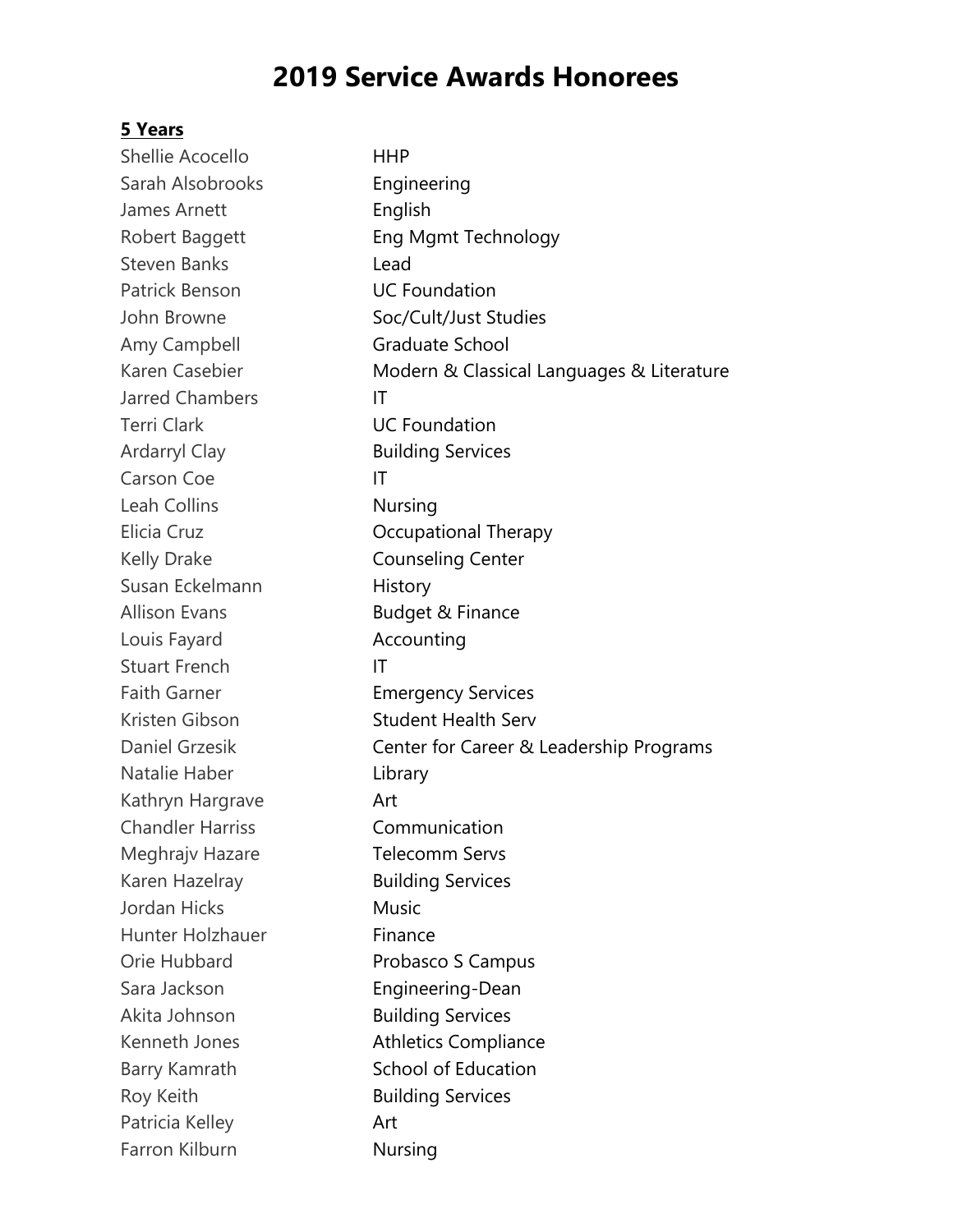Kristen Knopick Modern & Classical Languages & Literature Nai Lamb Management Thomas Loveless **Engineering Electric** Scott Lyons **College of Business** Benjamin Malone Children's Center Mary Marr Walker Center Emily Martin Nursing Kayla Mcauliffe **Advisement** Leslie Mccampbell **Contact Office of Records** Joseph Mccauley Bio/Geo/Env Sci Sal Michael Mccluskey Communication Cassandra Mckenzie Police Dept. Ethan Mills Philosophy Abdelrahman Mohammed Engineering Electric Jamey Morrison Nursing Ahad Nasab Engineering-Dean Han Jung Park Chemistry Marclyn Porter **Nursing** Catherine Quinlan **English** Donald Reising **Engineering Electric** Kira Robison **History** Philip Roundy **Marketing & Entrepreneurship** Bryan Rowland **UC Foundation** Stephanie Rowland Chancellor Mary Runnels **Police Dept.** David Schwab **Comp Science & Engineering** Jeffrey Seagle Off Campus Instrct Joshua Smith IT Ladonna Spruill **College of Business** Robin Sturnes School of Education Emily Thompson Library Kyle Thurmond Campus Services Surani Vincent **Accounting** Juanita Wade Residence Life Jin Wang **Mathematics** Sarah Wetherill **College of Business** Shawnelle Winters **Children's Center** Dalei Wu Comp Sci Eng

#### **10 Years**

Emily Blackman **Athletics Academics**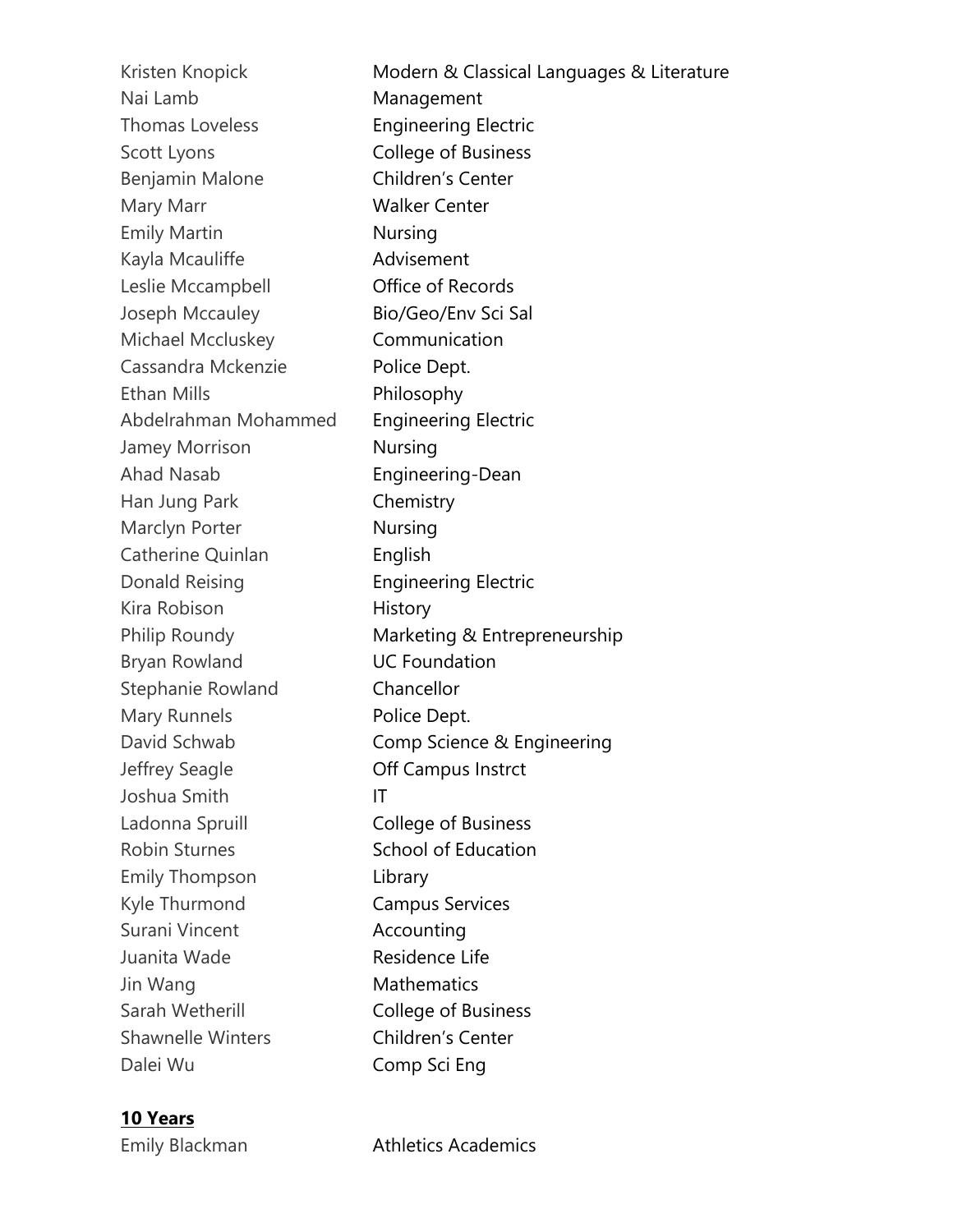Pamela Blevins Student Development Vanessa Bridges Building Services Frank Butler Management Merrium Carver **Housing Admin** Jennifer Ellis School of Education William Evans Management Steven Everett Security Services John Freeze Ctr For Prof Ed Aaron Grisham University Center Stacie Grisham **Enrollment Svcs** James Guilfoyle **History** Sumith Gunasekera **Mathematics** Hadley Holcomb Mathematics Squoia Holmes Student Development Lindsay Hyden Club Sports Admin June Knowles **University Center** David Lee **Probasco S Campus** Amanda Matthews **Mathematics** Alexa Mcclellan **Research Compliance** Brandon Mcdonough Power Plant Krista Mckay English Laurie Melnik COE-Lyndhurst-Art Ed Robert Millan **Financial Aid** Virginia Moore **Accounting Services** Stephon Ramsey **Building Services** David Rausch **Learning & Leadership** Maryedna Rosano **Nursing** Roland Sanders **Building Services** Dagbir Seke Building Services Perry Storey **Challenger Center** Michael Thompson History Amy Wensits UC Foundation Martha Wentworth Children's Center Kimberly Whiteside Financial Aid Anne Wilkins **Accounting** Lane Wilkinson Library

### **15 Years**

Laura Bass **Advisement** Kay Cowan School of Education Dawn Ford Walker Center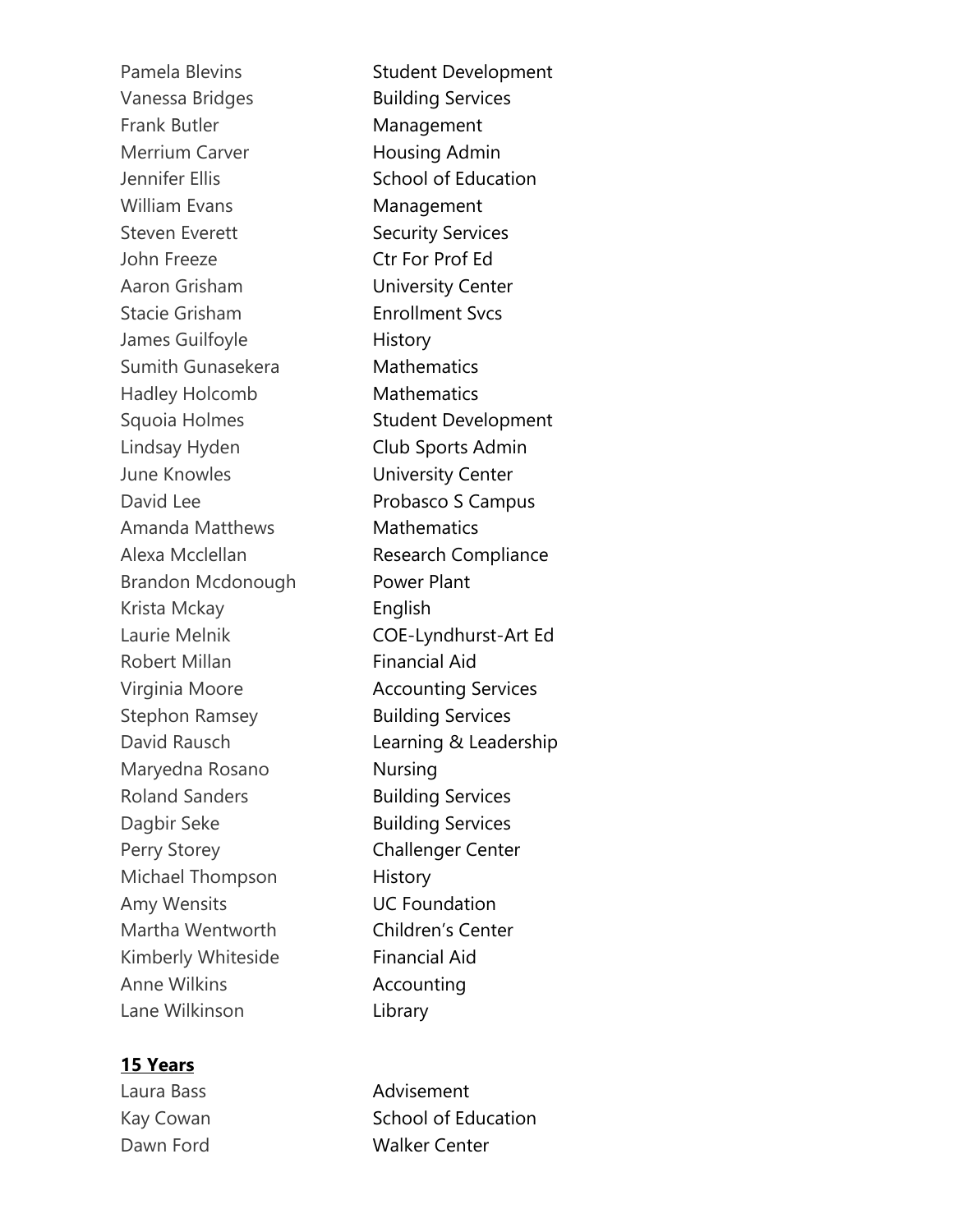| April Green               | English                                   |
|---------------------------|-------------------------------------------|
| Matthew Guy               | English                                   |
| <b>Bryan Hampton</b>      | English                                   |
| <b>Heather Heinlein</b>   | <b>Mathematics</b>                        |
| Niles Andrew Horton       | <b>Athletics</b>                          |
| <b>Tracy Hughes</b>       | <b>Mathematics</b>                        |
| William Jackson           | Reps & Maintenance                        |
| Theresa Liedtka           | Library                                   |
| Jason Lyon                | Recruitment                               |
| John Matthews             | Provost                                   |
| Evelyn Murray             | Modern & Classical Languages & Literature |
| <b>Heather Palmer</b>     | English                                   |
| Dennis Plaisted           | Philosophy                                |
| Michelle Prince           | Adm & Aux Services                        |
| <b>Bradley Reynolds</b>   | Bio/Geo/Env Sci Sal                       |
| <b>Brian Ribeiro</b>      | Philosophy                                |
| Michelle Rigler           | Disability Resource Ctr                   |
| <b>Julie Russ</b>         | Mocs One                                  |
| <b>Bud Sisler</b>         | Reps & Maintenance                        |
| <b>Christopher Stokes</b> | <b>Minority Affairs</b>                   |

## **20 Years**

David Aborn Bio/Geo/Env Sci Sal Scott Altizer **Athletics** Stuart Benkert Music Sheila Cagle **Accounting Services** Deanna Cameron **Advisement** Jewell Chason **Economics** Bonny Clark Graduate School Marisa Colston **Health & Human Perf** April Cox Enrollment Services Kay Dalzell **Housing Admin** Amy Davis Mocs One John Graef Mathematics Ricky Horn **Engineering Mechanic** John Johnson **Parking Authority** Ruby Jordan Building Services Anna Lane Simcenter Jonathan Mcnair **Music** Kathleen Metcalf Mocs Card Marcus Myers **IT**